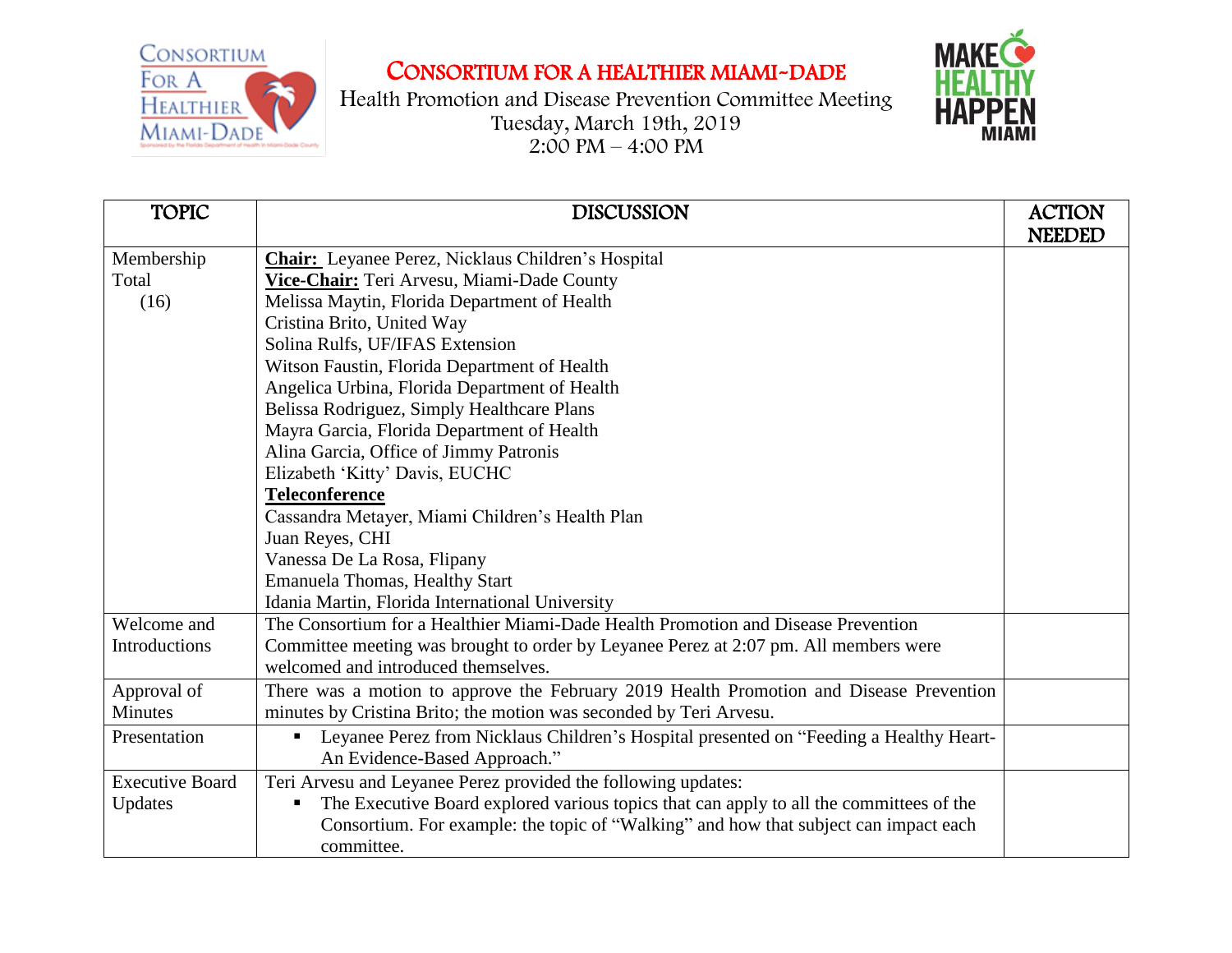**CONSORTIUM** FOR A **HEALTHIER** MIAMI-DADE

CONSORTIUM FOR A HEALTHIER MIAMI-DADE





|                        | The Executive Board discussed the upcoming Worksite Wellness Awards which will take<br>place on May $3rd$ , 2019.<br>At this time, the Billion Steps Challenge application's cost exceeds the Consortium's |  |
|------------------------|------------------------------------------------------------------------------------------------------------------------------------------------------------------------------------------------------------|--|
|                        | budget and may be considered in the future.                                                                                                                                                                |  |
| <b>Previous Action</b> | The committee discussed the importance of physical activity and shared some ideas of<br>п.                                                                                                                 |  |
| Items/Work Plan        | how rates can be improved. This included having a physical activity tracking program                                                                                                                       |  |
| Discussion             | using Fitbits (or a similar product).                                                                                                                                                                      |  |
|                        | The committee continued the discussion about hosting a forum to address chronic disease<br>п                                                                                                               |  |
|                        | rates in Miami-Dade County.                                                                                                                                                                                |  |
|                        | - Teri Arvesu (Vice-Chair) brought up the opportunity to partner with the Major's<br>Initiative on Aging during a health fair they will be having.                                                         |  |
|                        | The fair will also include presentations that address chronic disease and                                                                                                                                  |  |
|                        | prevention to align with the committee's goals. Topic ideas include: heart disease,<br>physical activity, diabetes, and asthma.                                                                            |  |
|                        | The proposed site is Shrine Our Lady of Charity.                                                                                                                                                           |  |
|                        | The committee discussed the possible date and decided on September 2019.                                                                                                                                   |  |
|                        | The chairs will discuss this at the Executive Board and update the committee.                                                                                                                              |  |
|                        | The committee discussed the possibility of hosting the monthly committee meetings at<br>п.                                                                                                                 |  |
|                        | different locations, so that members can visit other organizations and see what our                                                                                                                        |  |
|                        | partners are offering.                                                                                                                                                                                     |  |
|                        | Jessie Trice Community Health Center and VITAS continue to be options, but<br>$-$                                                                                                                          |  |
|                        | more details regarding the locations will be gathered before confirming the                                                                                                                                |  |
|                        | decision.                                                                                                                                                                                                  |  |
|                        | Empower U has also offered to host us at any point in time.                                                                                                                                                |  |
| Workgroup              | <b>Journey to Wellness Rx Green Prescription</b>                                                                                                                                                           |  |
| Updates                | Mayra Garcia (Florida Department of Health) provided the following update:                                                                                                                                 |  |
|                        | Green Prescriptions are a free resource for organizations and are available in three                                                                                                                       |  |
|                        | languages (English Spanish, Creole). If your organization is interested in partnering and                                                                                                                  |  |
|                        | distributing Green Prescriptions, please contact Melissa Maytin at                                                                                                                                         |  |